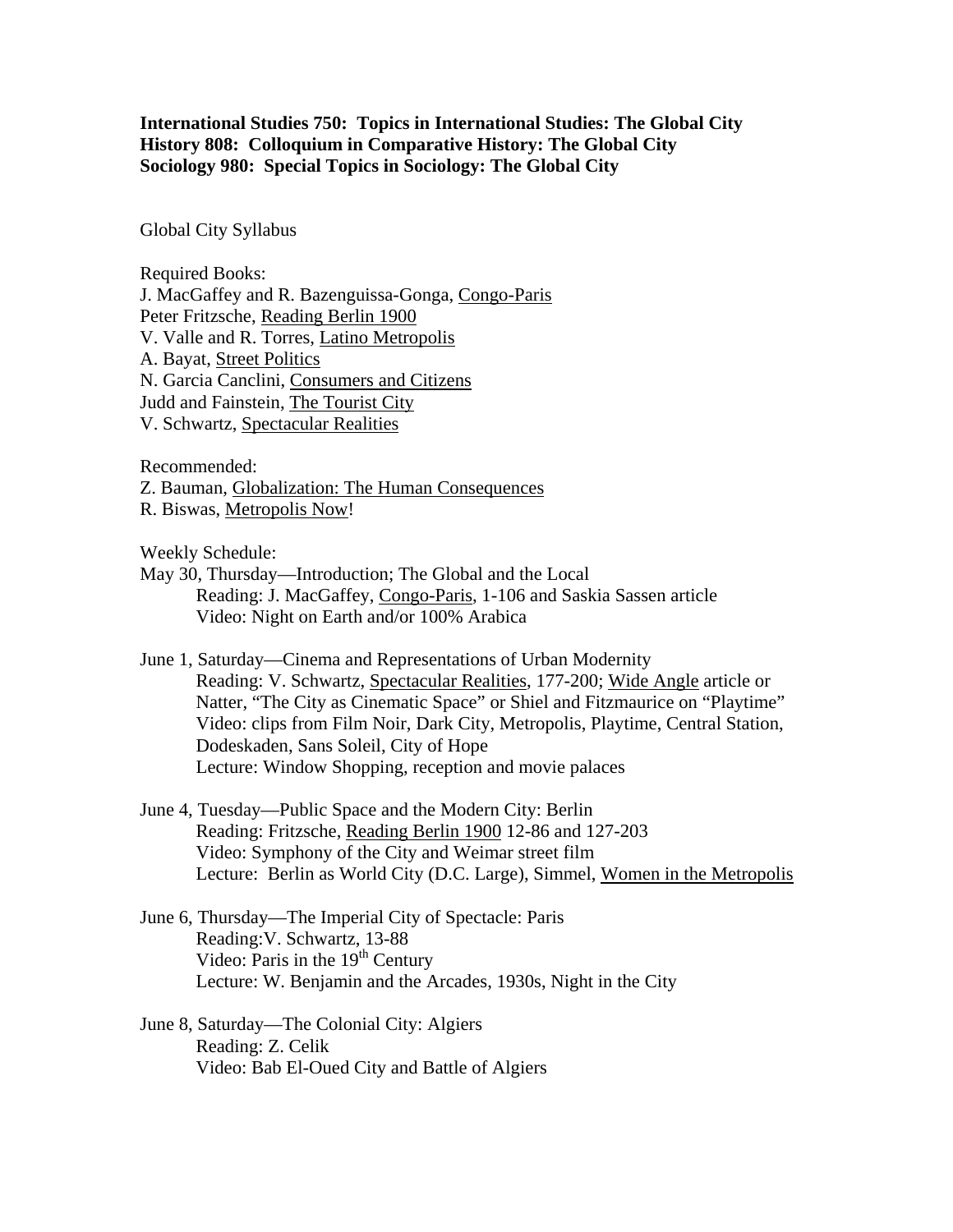- June 11, Tuesday—Consumption and Cultural Flows: Mexico City Reading: N. Garcia Canclini, Consumers and Citizens, 15-107 Video: Sinking Magic or Americas on Mexico City Migrants or Border Brujo Lecture: World Music
- June 13, Thursday— The Tourist City Reading: D. Judd and S. Fainstein, The Tourist City Video: Julianna or Mexican sequence from "Out of the Past" or Las Vegas documentary
- June 15, Saturday— The Port City: Social Control and Immigration in Shanghai Video: The Port of Last Resort Reading: F. Wakeman, "Licensing Leisure: The Chinese Nationalists' Attempt to Regulate Shanghai, 1927-1949," Journal of Asian Studies, 54:1, February 1995, 19-42. Jeffrey Wasserstrom, "Postmodern L.A. and Old Shanghai," Contention, 5:3, Spring 1996, 70-90.
- June 18, Tuesday—The Immigrant City—New York and Los Angeles Reading: Latino Metropolis Video: Taxi Dreams and Bread and Roses Lecture: Sebastiao Salgado on migrations
- June 20, Thursday—Shantytowns, The Homeless, and Community Reading: Tony Guzewicz, "A New Generation of Homeless Hits Tokyo's Streets," Japan Quarterly, July-September 1996, 43-53. Rio Street kids in NACLA or Tobias Hecht or If You Lived Here Video: Villa El Salvador
- June 22, Saturday— The Postmodern City Reading: Ian Chambers, "Cities Without Maps" in Migrancy, Culture, Identity, 92-114. Video: Bladerunner and Sans Soleil
- June 25, Tuesday— Islamic Revolution in the Streets: Teheran Reading: Bayat, Street Politics Video: The Mirror
- June 27, Thursday— The Postcolonial City Reading: Alessandro Triulzi, "African Cities, Historical Memory and Street Buzz" in Chambers and Curti, The Post-colonial Question, 78-91 SHOW: CD-ROM: Five Windows to Africa
- June 29, Saturday—The Anti-Globalist Street Reading: New Left Review? Video: The Seattle Syndrome